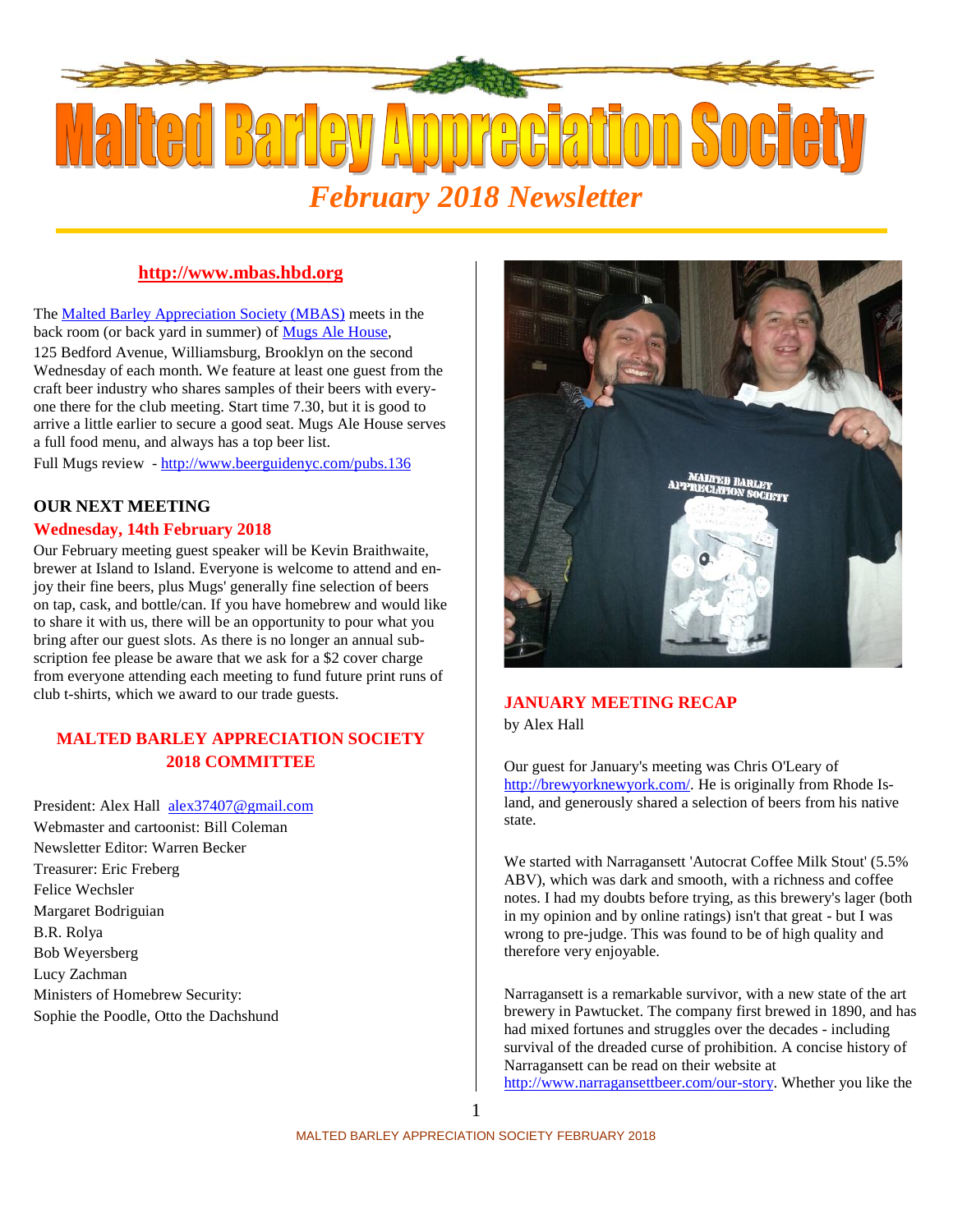brewery or not, it is quite a fascinating read.

Our next sample was Coastal Extreme 'Newport Storm - Vlad Imperial Stout' (9.0% ABV), part of their 'Cyclone Series' of limited edition high end beers. Unusually for an Imperial Stout, this is a single varietal brew - only Warrior hops are used in the recipe. It was almost jet black, rich, and very tasty from the use of baker's chocolate plus there were notes of roasted coffee. Newport Storm was founded in 1999 by four keen friends who met in college, and they added a distilling facility to their brewhouse in 2006.

Our third beer to be passed around the tables was Grey Sail 'Captain's Daughter', a Double IPA weighing in at 8.5% ABV. Brewed in Westerly, RI, we found this to be hoppy, grassy, and very fresh-tasting with a bit of a punch. It is brewed with pilsner malt and flaked oats, and hopped with copious quantities of Mosaic. It is very highly ranked on beer rating sites - beeradvocate.com class it in the category of 'outstanding'. I agree.

Fourth up, and also 'outstanding' on the same review website, was Proclamation 'Derivative: Galaxy'. This American Pale Ale (6.0% ABV) was found to be pleasantly hoppy and well balanced, though according to a description online Galaxy is apparently the dry hopping only - so therefore pretty much only contributing to the aroma. From that description, Amarillo and Citra are in the boil - unless that description is now out of date (things change over time). Either way, it was delicious.

Next we enjoyed Ravenous 'Coffee Milk Stout' (5.5% ABV, 23 IBUs), from a nanobrewery in Woonsocket. Brewed with lactose, and coffee from a roaster in Pawtucket, it was found to be big on coffee aroma and taste - bold and full-bodied. It made a nice comparison with the first beer we tried. The brewery has an Edgar Allan Poe theme with the raven logo, acknowledging his famous poem. Ravenous was established in 2012 by Dorian Rave.

Our next treat was Tilted Barn 'The Other One', a 7.9% ABV Double IPA. Our guest Chris went to school with the brewer. Again, this is rated as 'outstanding' on beeradvocate.com. Based in Exeter, RI, the brewery opened in 2015 and has a 7BBL capacity (but with 15BBL fermenters). A huge, pungently hoppy aroma lead to a big hop bite. It was cloudy pale amber, dank and bold.

From the same brewery, we then tried 'Propagator 11', a 6.0% ABV hoppy saison which is part of an ongoing experimental series.

Grey Sail 'Dark Star Blend #3' (8.5% ABV) was next, a bold, boozy imperial stout aged in Buffalo Trace bourbon barrels. A heavy mouthfeel and high alcohol doesn't make this a session beer by any means, though sipping it was very enjoyable. There is no connection with Dark Star Brewery of England, who I used to work for, though I suspect there may possibly be a Grateful Dead fan at Grey Sail!

From MA, we then got to try Boston Beer Co. (Sam Adams) 'Sam

'76' (4.7% ABV, 12 IBUs). This is an unusual ale-lager hybrid, easy drinking.

Our friend Jeff Wells generously concluded the evening by sharing Ornery 'Pacific Waves' from Virginia. He is moving back to Washington D.C. for work, and we bid him farewell and all the best for the future. Thanks Jeff!

A huge 'cheers' to Chris O'Leary for sharing all those with us!



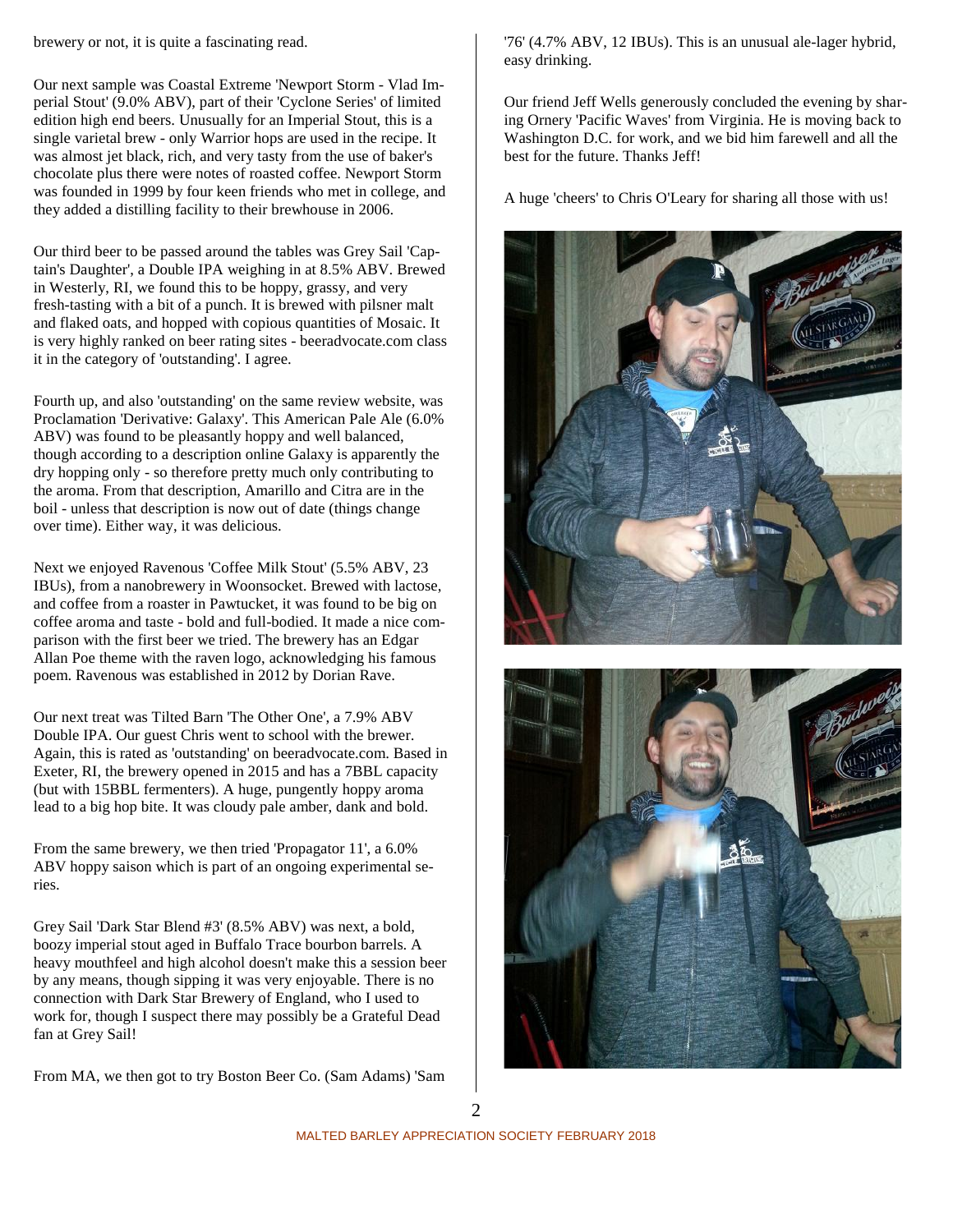